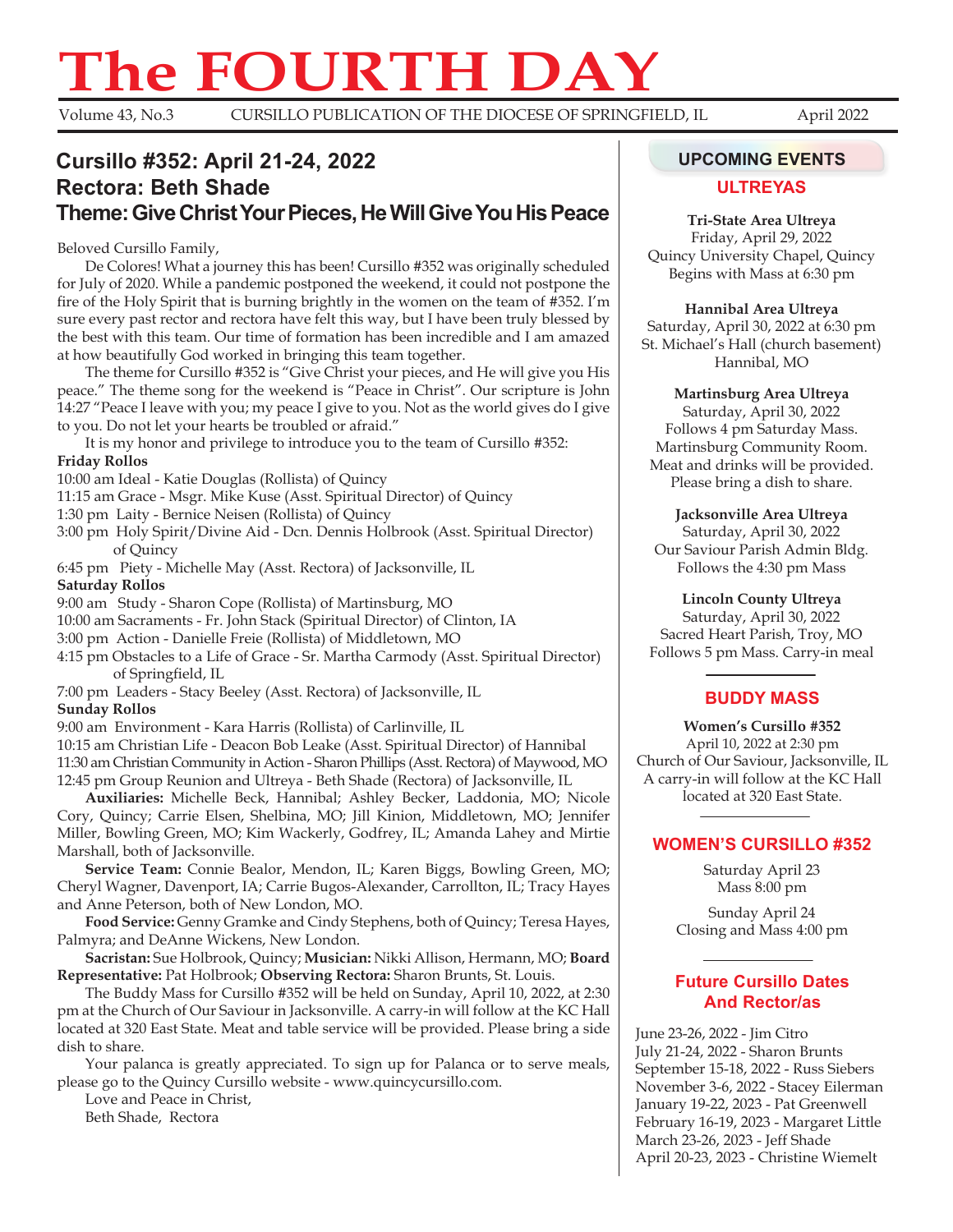#### **Lay Director Message**

Hello Cursillo friends,

I am aware, after our last Board meeting, that there are many who wonder why, once the Covid risk resolved, we haven't just gone back to doing things the way "we always did". In my letter today, I want to talk about how the Board is approaching reopening and the reasons for any changes that are being made.

The Board began thinking about changes that might need to be made when 1) the January and February teams told us that there were things about the closed weekend that were actually good; 2) We were made aware from Chartwells, our food provider, that we were violating a number of Public Health regulations and 3) We saw that this was actually an opportunity to look at whether the things we do are faithful to and consistent with the mission, philosophy and process of Cursillo. In other words, because of what Father Tom Henseler used to call "creeping traditions", are there ways we have strayed from the path?

I am not an expert on the Cursillo process so as I write, I'm saying a prayer to Father Tom to help me make this make sense. Remember that National Cursillo is a completely closed weekend. Many Cursillo communities continue to operate in this manner, i.e. Jefferson City. Quincy Cursillo split off from National, retaining the philosophy, but believing that the weekend should not be entirely cloistered.

The Leaders Manual, which every team member gets when they are on a team, describes how the weekend is supposed to progress. Each day has a purpose and in order for the weekend to be successful, we have to stay with that purpose. To borrow terms from TEC, because they are easier to understand, Friday is Die Day, Saturday is Rise Day and Sunday is Go Day. The talks for each day are consistent with those themes and build upon each other. Again, history shows that we should not deviate.

Each activity we have added, outside of the rollos that happen in the conference room, need to have a purpose and need to be consistent with the theme of the day and where the candidates are in their Cursillo process. We can't just do them because they feel good. When the Board talks about "distractions", they are looking at whether we are letting the weekend and candidates progress at the correct speed. Are we interfering with the process?

 $SO \ldots$ 

1. The observations of both the January and February teams were that the candidates seemed to bond together, and with team, and be more ready to work if they were allowed to immediately go to the conference room on Thursday evening and if no outsiders interacted with them, except clowns and Stations on Friday. Consequently, the Board has decided to have no reception on Thursday or meal servers in the dining room on Friday. Sponsors will escort their candidate to registration and then go directly to the North Chapel; the team will take the candidates to their rooms.

2. Limitations to the number of meal servers and duty descriptions are explained further in Pat Holbrook's article, also in this Newsletter.

3. Changes to Candlelight are for safety and convenience purposes and should not change the experience.

4. At the next meeting, the Board will be looking at whether there needs to be changes regarding the palanca chapel. Here are a couple of issues we will be thinking about. Do we need to limit the number of people in the room? I'm guessing we have all been in the chapel when people have conversations instead of praying - does a larger number encourage that? After a rollo, people tend to stand around in the chapel and visit - that probably shouldn't happen. Also, remember the Blessed Sacrament is exposed and is our behavior consistent with the respect we should be showing? The only other issue is at night when only one person is in the chapel and they have to leave to let the next person in the door. It just needs to be talked about.

Ed Holthaus and I have talked numerous times about the need on a weekend for a place away from "the weekend" where Cursillistas can gather and visit. We are open to suggestions.

I think you will find that the Board approached reopening thoughtfully and consistent with their obligation as a Board member. Please pray for us as we continue.

In Christ's love, Diane Lagoski, Lay Director

#### **BOARD OF DIRECTORS AND COMMITTEES**

Next Board Meeting April 19 at 6:30 p.m. Retreat Center Conference Room

LAY DIRECTOR Diane Lagoski 217-257-9827 dlagoski@hotmail.com

ASSISTANT LAY DIRECTOR Ed Holthaus 217-430-9536 elholthaus@adams.net

SPIRITUAL DIRECTOR

Fr. John Doctor, OFM 314-308-2913

| <b>BOARD MEMBERS</b>                 |                           |
|--------------------------------------|---------------------------|
| <b>Tom Becker</b>                    | 573-473-8262              |
|                                      | tbecker@alsatwireless.com |
| Ann Gage                             | 217 257-4392              |
|                                      | agage1948@yahoo.com       |
| <b>Mike Grant</b>                    | 217-617-0879              |
|                                      | mjgrant54@adams.net       |
| Pat Holbrook                         | 217-257-2570              |
|                                      | dennispat717@gmail.com    |
| Patty Marshall                       | 217-852-3652              |
|                                      | innkeeperpatty@gmail.com  |
| <b>Jill Kelly</b>                    | 217-257-6389              |
|                                      | masonjill54@yahoo.com     |
| <b>Tim Oitker</b>                    | 217-257-6951              |
|                                      | tim.oitker@adams.net      |
| <b>Greg Wittland</b>                 | 217-43908001              |
| gwittland@encompasslifeandwealth.com |                           |

TEAM APPLICATIONS

Phil & Brenda Leatherman 573-588-2523 littleaz78@yahoo.com

CANDIDATE APPLICATIONS quincycursillonfp@gmail.com

NAME TAGS Billie Huebotter 217-430-4406 mhuebotter22@hotmail.com

FOOD SERVICE SIGNUP Refer to link on quincycursillo.com

PALANCA CHAPEL SIGNUP

Refer to link on quincycursillo.com

PALANCA LETTERS palancaletters@quincycursillo.com

NEWSLETTER AND WEBSITE EDITOR Marie Korte 573-324-8300 marie@mkwebconcepts.com

NEWSLETTER ADDRESS CHANGES Hal Klaus 618-973-4048 updateaddress@quincycursillo.com Email version update at: www.quincycursillo.com under Newsletter tab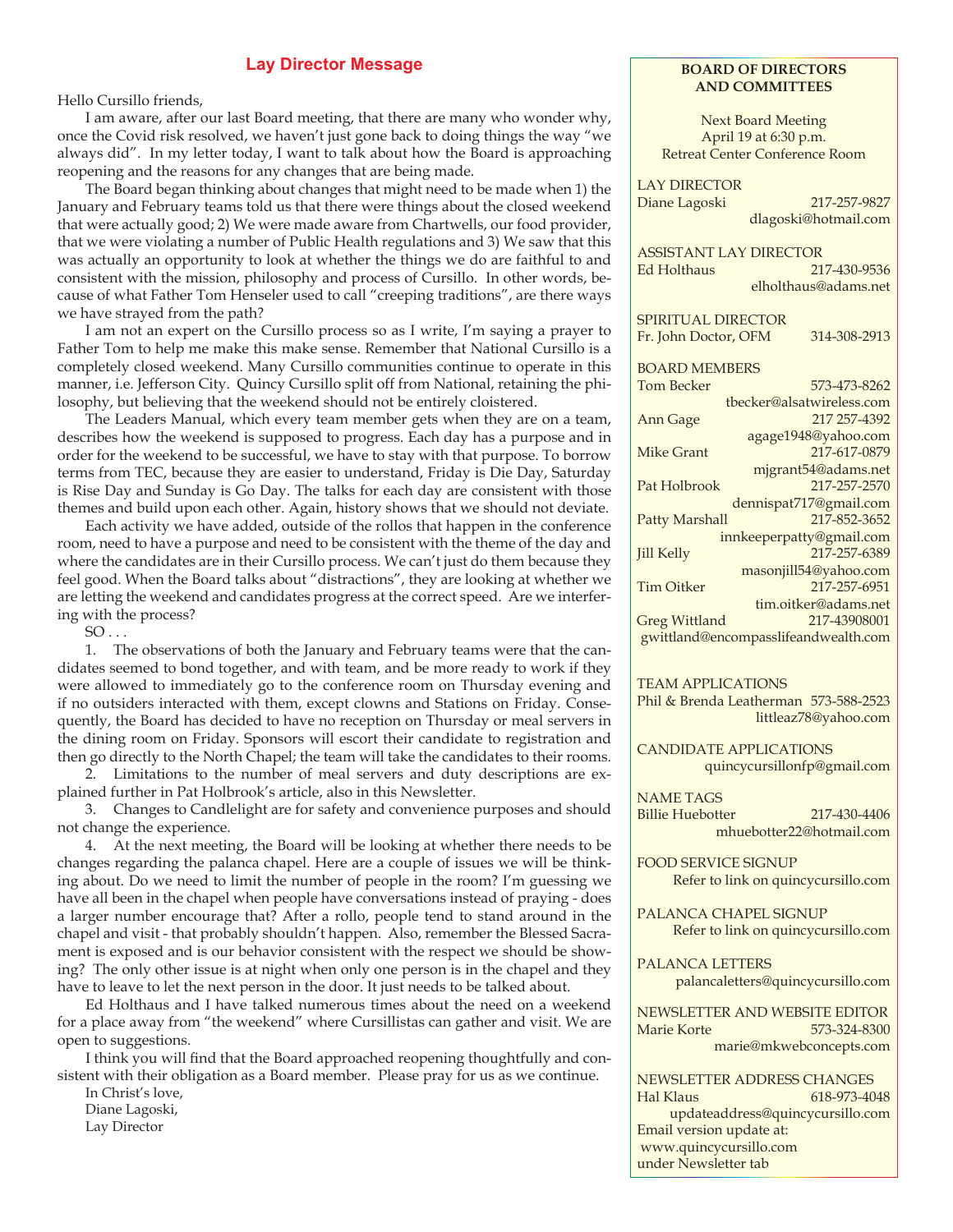#### **New Food Service Procedures**

We have had a chance to evaluate our food service procedures to improve sanitation and the candidate experience. In a nutshell, I am going to try and explain how serving meals is changing. Please have an open mind and heart.

 There will be a limit to the number of outside folks coming in to serve and provide support to the Food Service Team. A sign up chart, like the one we are using for the Palanca chart now, will be located on the Cursillo website. This will begin for the women's weekend in April and moving forward.

What is needed from you as support:

1. Please only sign up for a maximum of two meals to allow for others to also serve.

2. Please do not just show up! We want to be covered, but not have folks signing up and then have very little to do. It is not fair to those who have taken that extra step to sign up. We appreciate your eagerness to serve but just cannot manage at this time all the extra people in the kitchen.

3. Understand the expectations: Recognize that this is designed to improve sanitation, enable team and candidates to bond and give a helping hand to the Food Service team. You will be support as support role only, which means limited involvement with the candidates. You are there to "serve." Please take directions from the Food Service Team.

You may be washing dishes, setting up food/drinks, dishing up food, serving food, clearing tables when all the candidates are gone. You will not be carrying trays, extra mingling with candidates, hanging out in the dining room, taking extra food to the tables or providing any entertainment. Once you are done with your job, for example when all the candidates and team are through the line, please go to kitchen to help with whatever is needed at that time until the candidates are gone and tables can be cleared.

The sign up chart will have 2 slots each meal for kitchen/ dishwasher help only. Kitchen/dishwasher help can be either men or women because you will NOT be going into the dining room, which means men can help wash dishes on a men's weekend, for example.

On Friday, there will not be any outside help in the dining room - kitchen/dishwasher help only .

On all Saturday meals and Sunday breakfast, three slots will be available for dining room support, in addition to two dishwasher slots, as directed by the Food Service Team.

The lunch meal on Sunday will have slots for two dishwashers/clean up, plus six slots (with preference to the spouses of the current weekend's TEAM) to dish up, serve and clean up so that the Food Service Team can quickly move to the cross ceremony.

 I know you may have questions/concerns. Please be open to these new procedures. We do not make these changes lightly. The feedback from the two closed weekends supports these changes especially to Friday, which is "Die Day" (to use a TEC term) and should have limited distractions.

 I am open to any questions. Thank you for all you do and all you sacrifice in the name of the Cursillo movement.

Pat Holbrook 217-257-2570 Board Member/Sanitation Committee



**Row 1 - Left to Right:** Kenny Blentlinger, Brad Vacca, Fr. John Doctor OFM, Dave Ferrill, Jim Deters, Dan Kramer, Deacon Ron Deimeke, David Waterkotte. **Row 2:** Ed Holthaus, Mike Wittland, Tim Carmody, Evan Hurst, Barry Wear, Steve McClimans, Tyler May, Fr. Wayne Stock, Michael Grant, Jake Tadeo, Chuck Amburg, Tony Moore, Jim Aschemann. **Row 3:** Glen Koch, Jim Citro, Jon Boylen, Caleb Briscoe, Matthew Maerz, Ari Harris, Sam Darnell, Aron Lee, Bruce Venvertloh, Tom Goetten, Jared Holbrook. **Row 4:** Jeff Shade, Brad Jun, Jim Henrick, Dennis Scherschel, Dale Holt, Derek Labbee, Paul Harris, Carey Clendenny, Lonn Grandia, Kent Boylen, Deacon Bob Leake. **Row 5:** Bruce Dietrich, Tim Venvertloh, Nick Venvertloh, Ben Westgerdes, Bruce Holtkamp, Zach Maas, Ben Drebes, Zach Edwards, John Scott, Mike Welbourne, Chris Neuman, Deacon Dennis Holbrook.

#### **Cursillo #351**